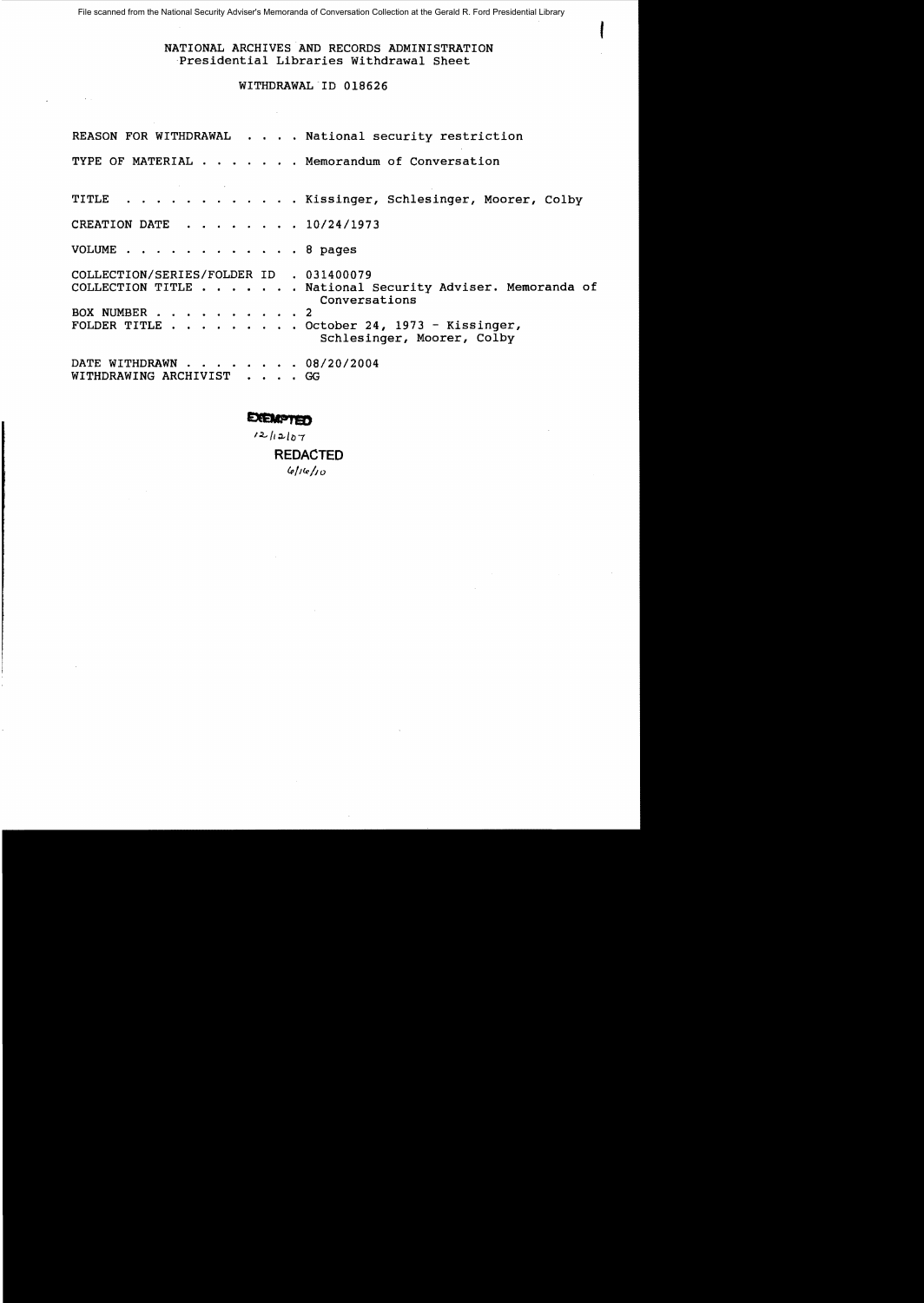Scaventthie I grusished i

THE WHITE HOUSE

WASHINGTON

MEMORANDt:M

SEGRET /NODIS / XGDS DECLASSIFIED w/ portions exempted  $\Box$  E.O. 12958 (as amended) SEC 3.3 MR # <u>10-122</u> **41** *050 lly 1012/07; Chabe les 2115/08; cra lly*<br>**By** dal **NARA Data** 7/9/10

MEMORANDUM OF CONVERSATION

PARTICIPANTS: Dr. Henry A. Kissinger, Secretary of State and Assistant to the President for National Security Affairs

Dr. James R. Schlesinger, Secretary of Defense Admiral Thomas H. Moorer, Chairman, Joint Chiefs of Staff

William E. Colby, Director, Central Intelligence Agency .

Major General Brent Scowcroft. Deputy Assistant to the President for National Security Affairs

DATE AND TIME: Wednesday, October 24, 1973  $1:05 - 2:42$  p.m. (Luncheon meeting)

PLACE: The Map Room The White House

Schlesinger: CINC South -- Relative of Stennis and Eastland.

Kissinger: We will take care of it in the Congress. The President was aware and made the decision in light of all the circumstances.

Colby: Are you aware of the Murphy Commission?

Kissinger: Vaguely. What is it?

Colby: A mixed cornmission. They have asked questions which would lay me bare. I am going to give an unclassified reply.

Kissinger: J will bring you up-to-date.

We told the Soviets we would stop the resupply if there was a ceasefire, and they did. Also we said that detente would suffer if they persisted.

CLASSIFIED BY HENRY A. KISSINGER SECRET/NODIS/XGDS EXEMPLY FROM GENERAL DECLASSIFICATION SCHEDULE OF EXECUTIVE ORDER 11652<br>EXEMPTION CATEGORY 5 (B) (1, 3) EXEMPTION CATEGORY AUTOMATICALLY DECLASSIFIED ON Imp. to det.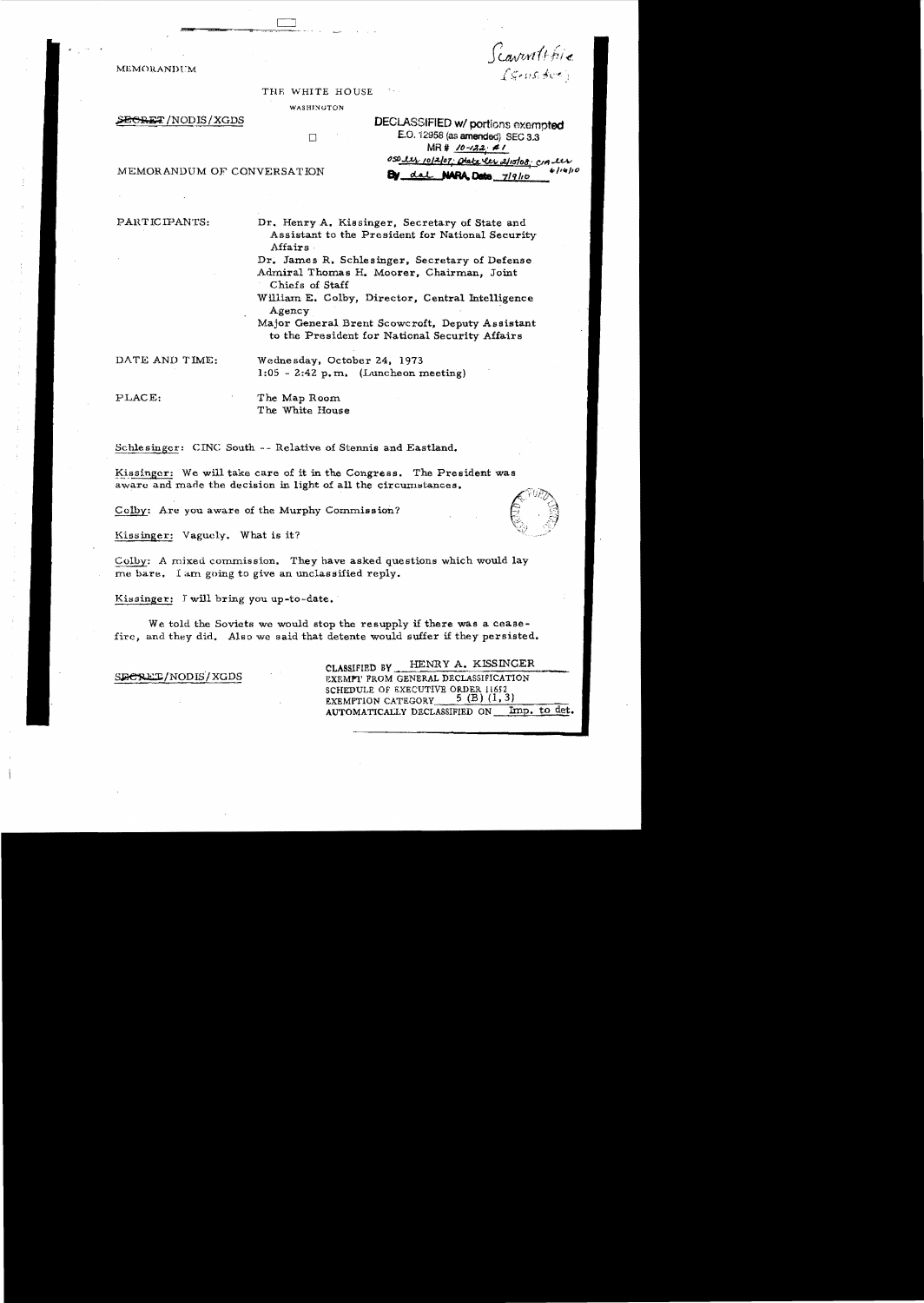#### $\texttt{SECTION} \setminus \text{XGDS}$  2.

Dobrynin says they are at a crossroads. He called it the greatest crisis since the Cuban crisis. He called me on Sunday -- he asked if we could explore a ceascfire plus a reference to 242. He said they understood the airlift but could we not be provocative? On Tuesday they sent Kosygin to Cairo. On Thursday the Soviets sent a proposal for withdrawal to the 167 borders. etc. I said we would reply within 24 hours. Dobrynin thought the military situation was a stalemate.

On Friday, Brczhnev said they were heading for an irreversible decision and wanted me to come there. I agreed for the reasons you know.

Let me tell you about the meetings there.

I told them J. was too tired to meet on Saturday, but we met anyway and had a 5 -hour meeting. Brezhnev said detente was the moat important thing and he wouldn't give it up for the Middle East. What difference does 5 or 10 miles make?

I filibustered on Friday night.

Colby: Did he seem to be under pressure?

Kissinger: Grechko had briefed him each day. I got the impression they were considering doing something.

Moorer: I think that answers the airborne alert questions. They were taking the first steps.

Kissinger: They, were grim on Friday night  $--$  not hostile.

I criticized their proposal. I said; "We can haggle over every point, and maybe you can make a few points. I will tell you tomorrow what we can live with, and we should do it quickly."

I sent them a. critique. Brezhnev conducted the meeting -- usually he just introduces it. I gave him a counterproposal. It led to a screaming match.

Schlesinger: On what?

Kissinger: Israeli withdrawal, etc.

They finally agreed on the resolution, and we made a side agreement  $(1)$  on release of the POWs, and  $(2)$  the phrase "appropriate auspices" in the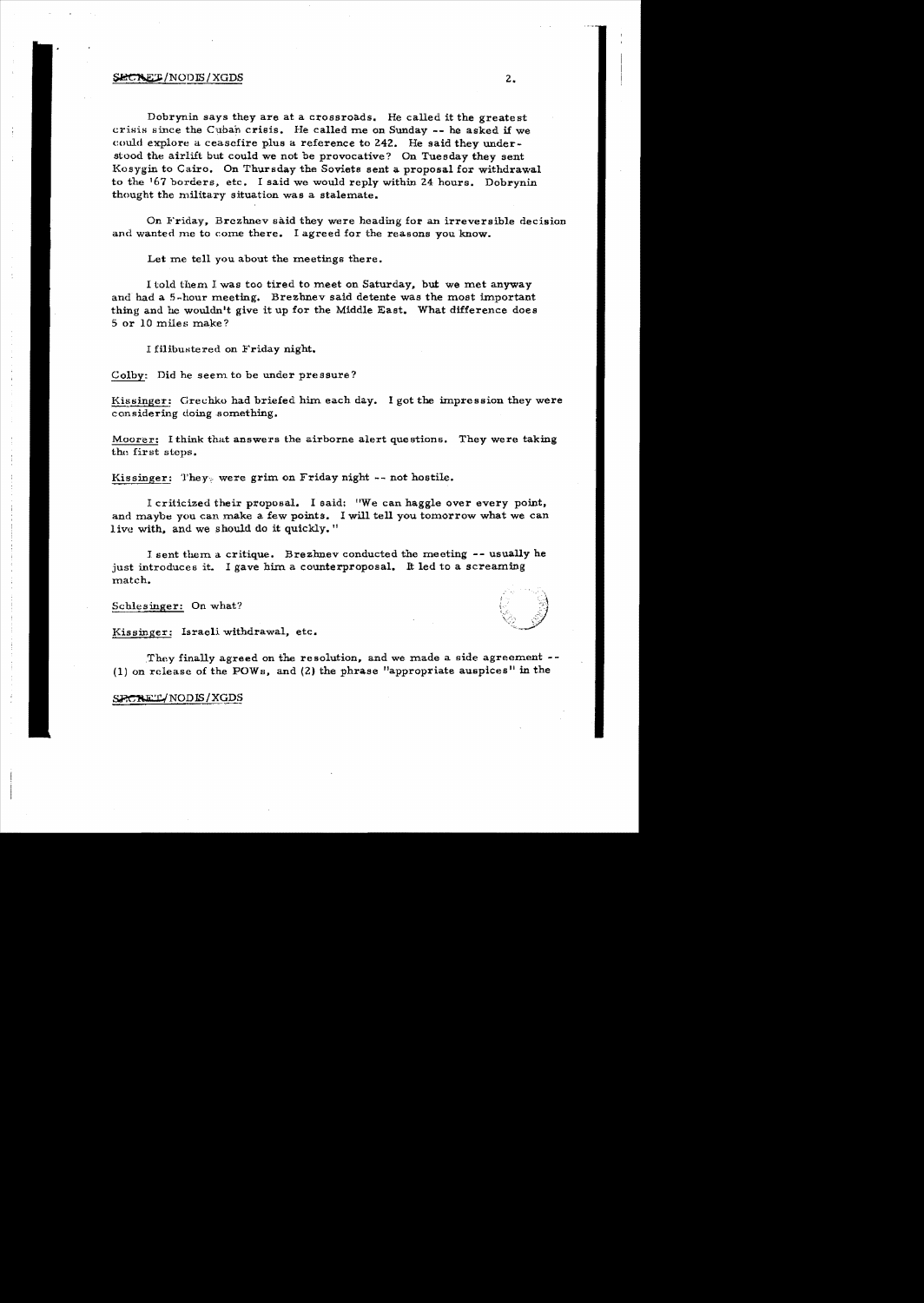#### $\texttt{SBRE2}$ /NODIS/XGDS 3.

resolution means U.S. -Soviet auspices. This means the U.S. and the Soviet Union are in at the beginning of the negotiation and they consult and stay close.thereafter. The Secretary General is on our ass; the Security Council is loaded against us. So the best auspices is what we got. But we will have extensive bilateral talks with the Arabs, to say to them that if they want a deal. they deal with us.

Colby: Who are the "parties?"

Kissinger: Syria, Jordan and Egypt.

We had a message from the Saudis  $-$  "get us off the hook." We got three messages from Sadat and three from Hafiz Ismail.

Egypt asked me to visit while I was in Israel. I couldn't arrange it but I will do it on the China trip next month.

My theme is to remove the causes of conflict but we can't do it while the Arabs are blackmailing us.

#### Colby: They can't blackmail.

Kissinger: The British are jackels. They have said they will intervene if asked. I said, "Don't show your impotence, because we won't pay any attention. <sup>11</sup> They said the UN should do it because they would be unhappy otherwise. The Europeans have been shits.

We have shown  $(1)$  that the Soviet Union can't deliver when the chips are down, and  $(2)$  that the arms they buy won't do it, and  $(3)$  the Arabs now know they must deal through us if they want results.

If you all would work out your ideas for a reasonable settlement.

1 thinlt Egypt is looking for a way to solve the Israeli security concerns. The problem is to reconcile Israel's security and Egyptian sovereignty. I have been asked: "Would I pressure Israel?" I said if there is a reasonable proposal.

Sehlesinger: The biggest problem is Jerusalem.



Kissinger: Jordan is ready to accept the Allon plan if he can get a street. and the mosques in Jerusalem. The goddamn Israelis won't give them a thing.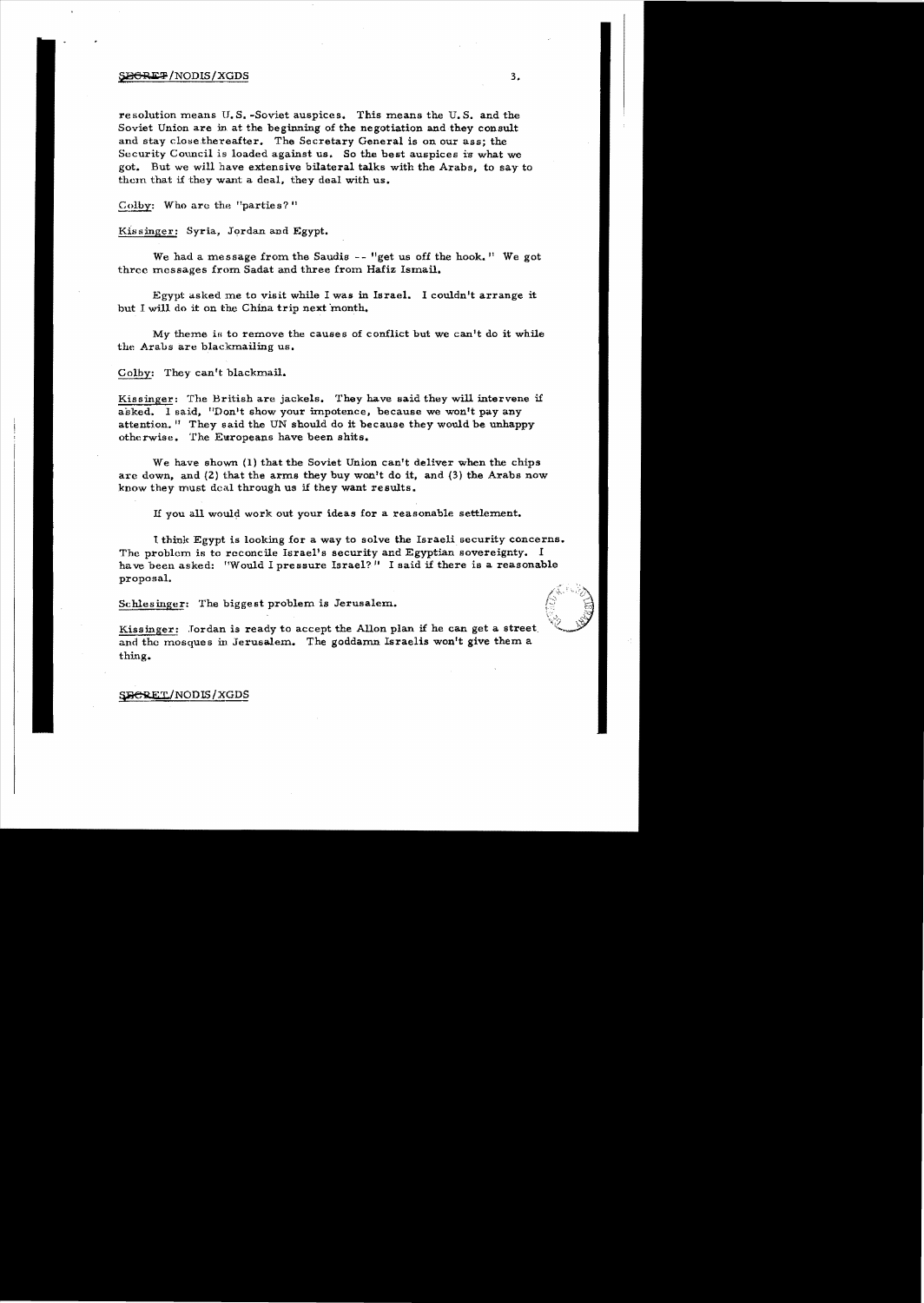#### $\overline{S}$ <del>DCRET</del>/NODIS/XGDS 4.

Colby: They'll have to now.

Kissinger: The Israelis now know they depend on us. They were hurting on the 12th-13th. They were ready for a ceasefire in place. We were ready but the British bastards wouldn't do it.

Colby: The Europeans are the first clients for oil  $-$ - they're supplicants.

Schle singer: What shall we do with the British?

Kissinger: In this room I think we must reconsider our European policy.

Schlesinger: I agree we must all think about our European relations.

I begin to sec your views on the French. They at least have selfassurance.

The Germans are pitiful -- they say our moving tanks will upset the Arabs.

Kissinger: After two weeks, our position with the Arabs is better than that of the Europeans who are kissing their ass.

The only other subject was SALT. Gromyko said they are rethinking SALT and it is tough for them. Therefore, I don't think we should move on Alex's proposal. It would confuse them. It is a move to more toughness. It gives a checklist of our fall-off.

Colby: How well informed were they on the Middle East?

Kissinger: They were grim on Saturday. I tried to downplay Israel's success, not to humiliate them. They said the roads were cut -- this was Sunday rnorning. They knew quite a bit.

Their disdain for the Arabs is complete. They said if the Arabs would stand and fight, they could wear down the Israelis.

Colby: The problem, in a way, is covering the activities of your friends.

We are geared to the opposite. They are right not to tell us too much. They were very weak in Syria.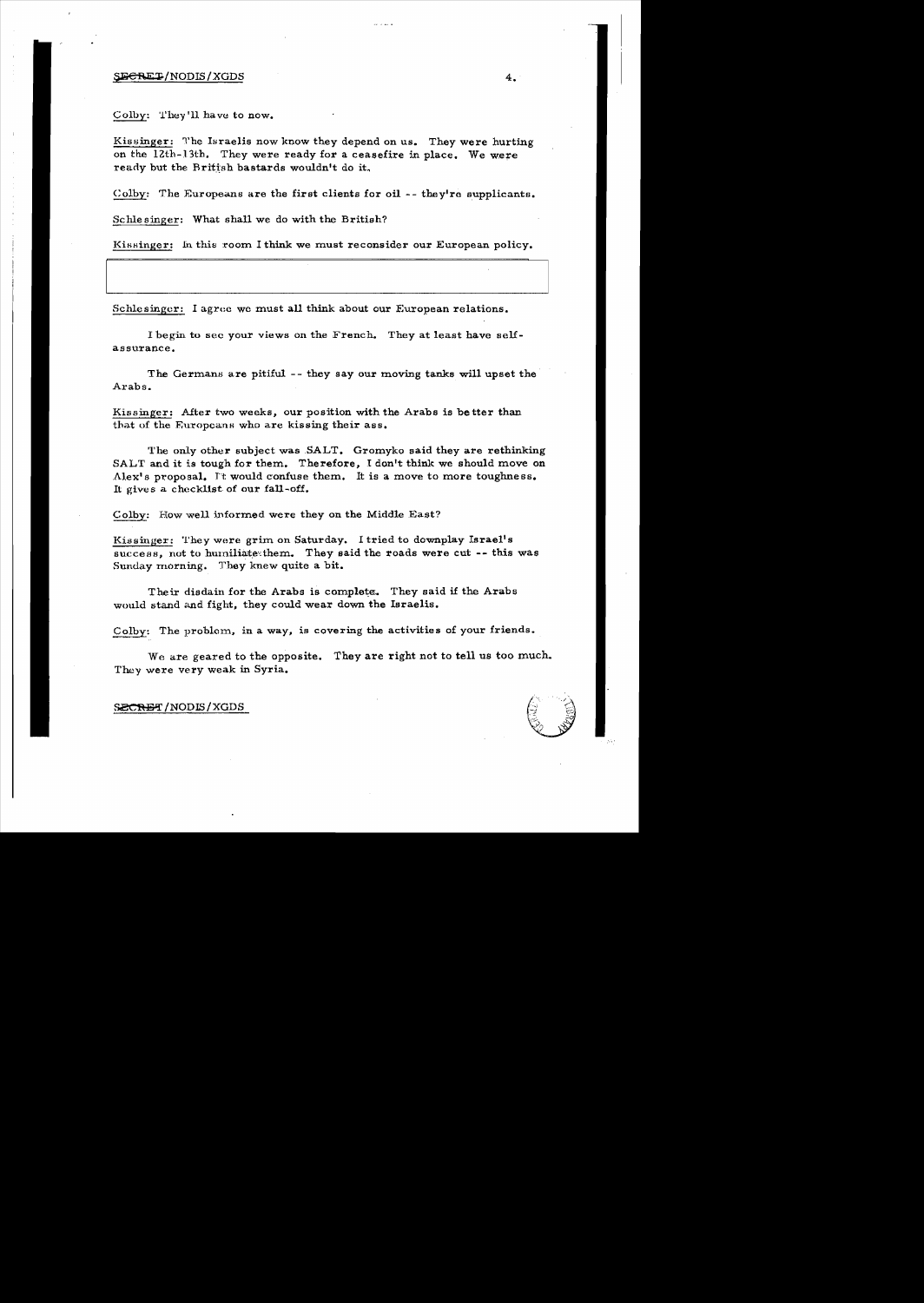#### $\overline{\text{BECRE}}$  /NODIS/XGDS s. the set of  $\overline{\text{S}}$  s.

Kissinger: The leaders appeared to me very chastened.

The incursion was a fluke which worked.

They may get cocky again, but they'll never be the same.

I have learned something. You either do something or you don't. If you do it, do it massively -- you take the same heat.

Schlesinger; How long will the airlift continue?

Kissinger: Until it melds into the sealift.

Colby: How about the deal with the Soviet Union?

Kissinger: Right now we have no deal. What I'd like to see is a bulge now and then a cutback after my trip so as to look like it is my outcome.

Schlesinger: Our problem is we don't know what to do, Should we replace as the President said, or fill their wish list?

Kissinger: It must be geared to two things: What they lost and what the Soviet Union is doing. Whatever we put in, Israel will not go to war again without opening a supply line to us.

Schlesinger: One problem is our arms inventories: Tanks, TOW, 105, Sparrow -- we are deep into inventories.

Kissinger: J. want a bulge now, over the next three weeks, and then a level thing that we Can space out.

Colby: We shouldn't nit-pick them now.

Kissinger: By December we will turn on them, but up to then we don't want to have the Jewish community on us for not being generous now.

The dcadlines are my trip, and the Israeli election.

We can get through one more winter, but we have got to have a settlement next year.

Schle singer: What about aircraft?

Kissinger: Replace what they have lost and replace the Mirages and Mysteres.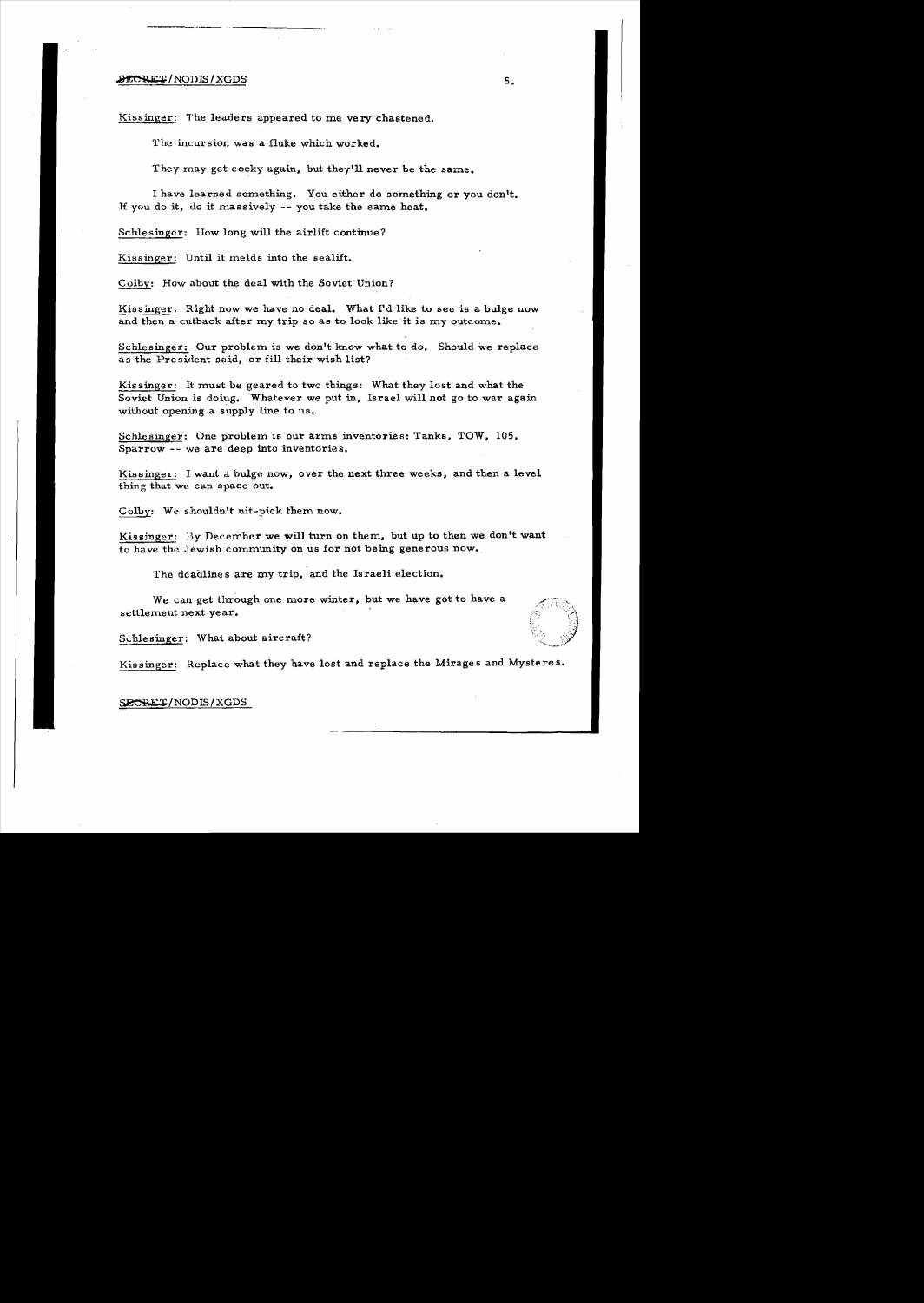#### SECRET/NODIS/XGDS

Schlesinger: How about two per month?

Kissinger: Let's call the 40 Committee on an emergency and keep on with the two per rnonth.

Schlesinger: O. K. We will cover the losses.

Kissinger: We have been using DPRC to get the foreign policy considerations. <sup>I</sup>don't think that is a good forum. If you will let Sy Weiss in on what you plan.

Colby: NSCIC. The President made me Vice Chairman. Lwould work it like the 40 Committee.

Schlesinger: We need to straighten out the recce in the Middle East.

Kissinger: Let's do it at the next WSAG.

Schlesinger: We must decide whether to use the U-2 or the SR-71. The U -2 has a better camera.

Colby: We could run a joint recce with the Soviets.

Schlesinger: Should we look at Latakia, etc? We have our troubles with Qaddafi. I suspect shipments are going to Egypt through Libya. The SR-71 could fly down to Libya on the coast on its return.

Kissinger: O. K. We got away pretty well with the last one.

If they complain about tomorrow, we could say it's to fix the ceasefire lines.

Colby: If we could get the assurance that Egypt wouldn't fire at the U-2, we could fly it

Kissinger:  $i$  don't think they would.

Colby: The only irnportant coverage is the Canal.

Schlesinger: Right now we can't put out a picture.

Colby: If you would approve the paper.

Kissinger: Give me one page on how to handle the picture.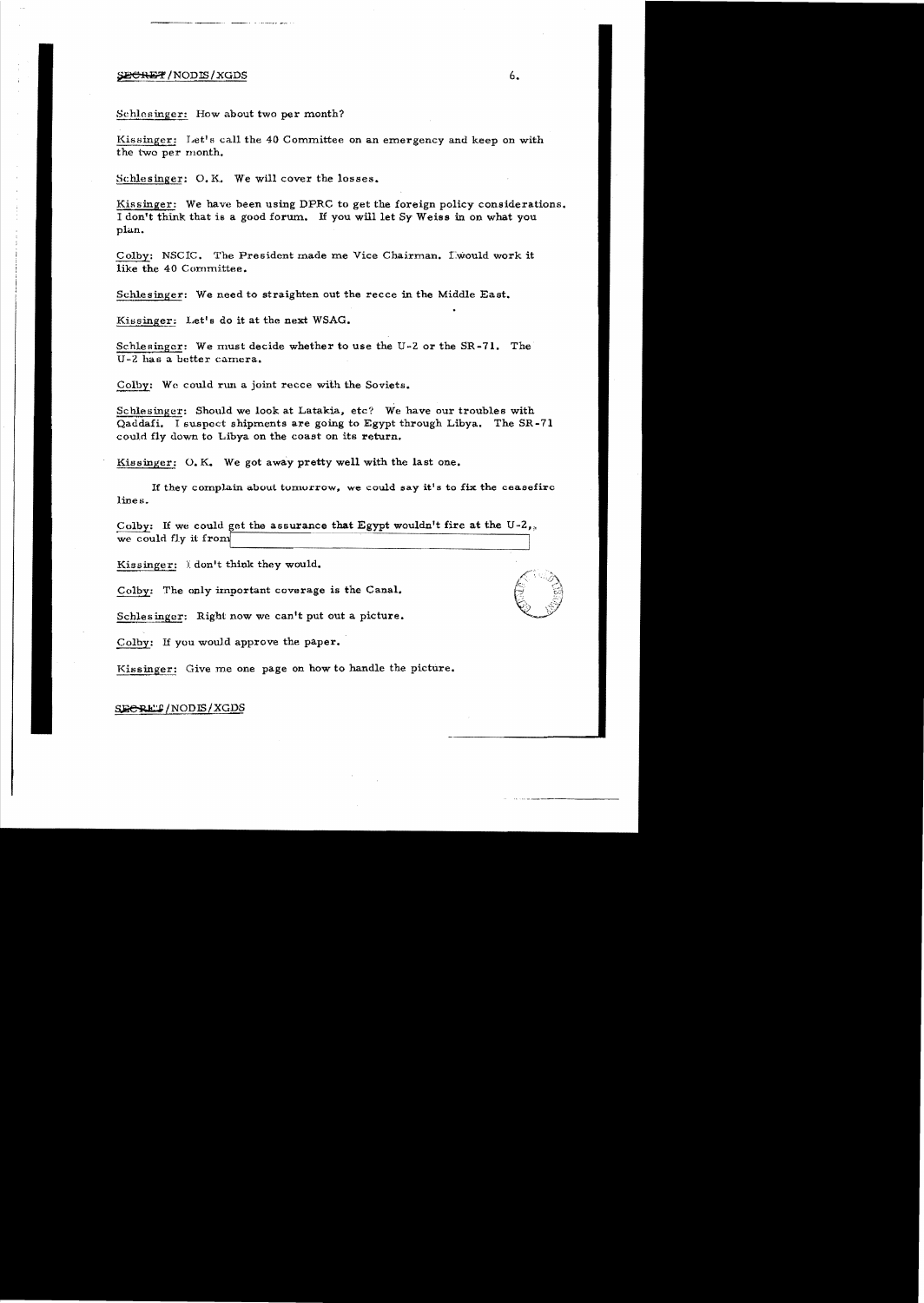#### $\overline{\text{SEGRET}}$  /NODIS / XGDS  $\hspace{1.5cm}7.$

Let's have lunch next week to discuss the possibilities of a Soviet attack on China.

(1) What we can in fact do.

(Z) What we can tell the Chinese and the Soviets.

Colby: My estimate is a one in ten chance.

Kissinger: I think it's higher. They talk to me in a threatening way.

Colby: We think the chance for Chinese retaliation is substantial. We should let the Soviets know this.

Schlesinger: What did you get from the Saudis?

Kissinger: I told them we will take care of their problems but we can't do it under pressure.

I don't want a military man with me. We can have one go later.

Schlesinger: Take Clements and leave him in Riyadh.

Kissinger: I'd rather do it later. I don't want Simon, or anyone else clamoring. I'll send him later.

I just want to establish a mood. I won't spend more than three hours anywhere except in Cairo.

I don't think we want the Saudis involved in a settlement -- we should hang it on Egypt and Syria.

Schlesinger: These people need Tender Loving Care.

Kissinger: But not the wrong kind. I want it but in a disciplined way.

Schlesinger: There ought to be a DOD representative on your trip.

Kissinger: Not to China.

Schlesinger: When there is a ceasefire issue, there should be.



Kissinger: I am planning to go to the USSR in January.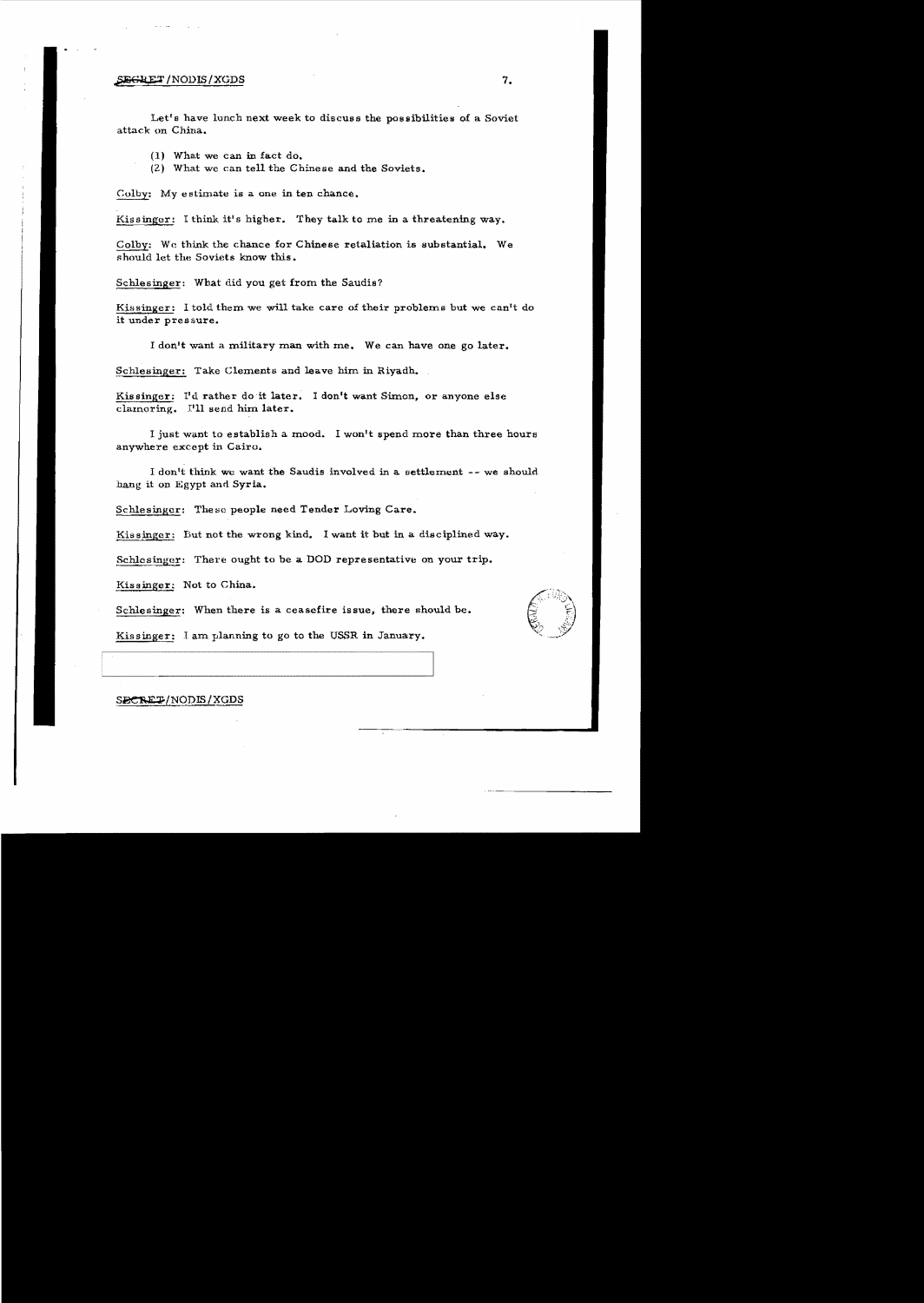#### $\frac{SDECREF}{NODIS}/XGDS$  8.

Kissinger: We owe the Portuguese a lot. We must stop nitpicking them.

Moorer: They really kicked us out.

Schlesinger: How about the Spanish? They are ugly.

Kissinger: Let's put on the agenda our relations with Europe for after my trip. Their behavior is dis graceful.

The French are the only ones doing an intellectual job on defense. The Germans are weak and the Dritish are shits.

Schlesinger: The Turks are back in opium; they are letting Soviet overflights and not our tankers.

Kissinger: We will stop harrassing the Greeks and let the Turks know what we think of their behavior.

Any thank-you. notes or nasty notes on this crisis, we can take care of.

Schlesinger: We arc moving forces to the Persian Gulf.

Moorer: I am working up options.

Kissinger: Send them to us.

Schlesinger: We don't want to leave Bahrain.

Moorer: We would have to move to Iran or Diego Garcia.

Schlesinger: We need a facility in the Persian Gulf.

We have a few deals with the British.

Kissinger: The British should know we are a bit pissed off.

Kissinger: Tell them we are asking ourselves what remains of our special relationship. In every crisis they operate independently.